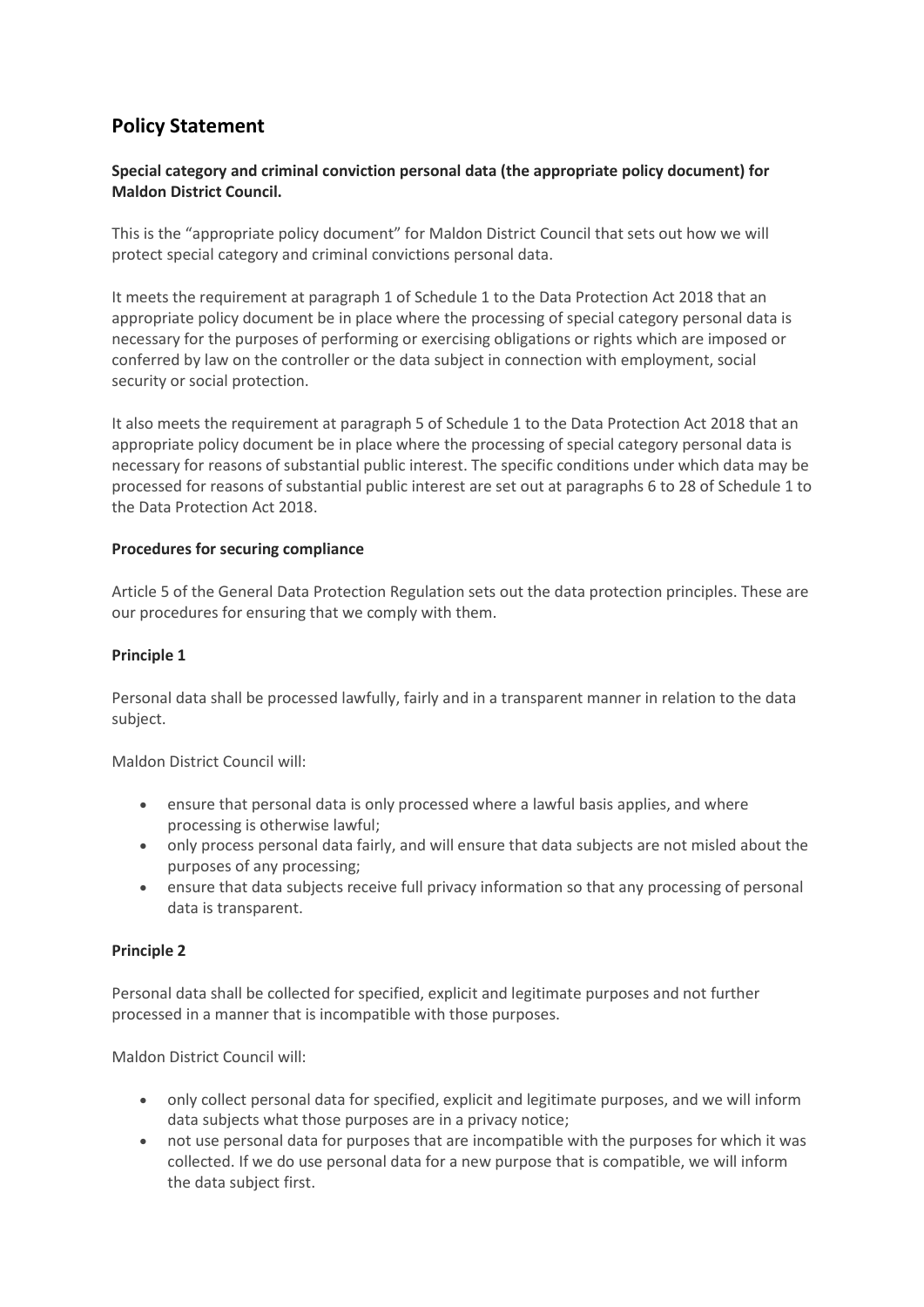# **Principle 3**

Personal data shall be adequate, relevant and limited to what is necessary in relation to the purposes for which they are processed.

Maldon District Council will only collect the minimum personal data that we need for the purpose for which it is collected. We will ensure that the data we collect is adequate and relevant.

## **Principle 4**

Personal data shall be accurate and, where necessary, kept up-to-date.

Maldon District Council will ensure that personal data is accurate, and kept up-to-date where necessary. We will take particular care to do this where our use of the personal data has a significant impact on individuals.

#### **Principle 5**

Personal data shall be kept in a form which permits identification of data subjects for no longer than is necessary for the purposes for which the personal data are processed.

Maldon District Council will only keep personal data in identifiable form as long as is necessary for the purposes for which it is collected, or where we have a lawful basis to do so. Once we no longer need personal data it shall be deleted or rendered permanently anonymous.

#### **Principle 6**

Personal data shall be processed in a manner that ensures appropriate security of the personal data, including protection against unauthorised or unlawful processing and against accidental loss, destruction or damage, using appropriate technical or organisational measures.

Maldon District Council will ensure that there appropriate organisational and technical measures in place to protect personal data.

## **Accountability principle**

The controller shall be responsible for, and be able to demonstrate compliance with these principles. Our Data Protection Officer is responsible for monitoring Maldon District Council's compliance with these principles.

We will:

- ensure that records are kept of all personal data processing activities, and that these are provided to the Information Commissioner on request;
- carry out a Data Protection Impact Assessment for any high risk personal data processing, and consult the Information Commissioner if appropriate;
- ensure that a Data Protection Officer is appointed to provide independent advice and monitoring of the departments' personal data handling, and that this person has access to report to the highest management level of the department;
- have in place internal processes to ensure that personal data is only collected, used or handled in a way that is compliant with data protection law.